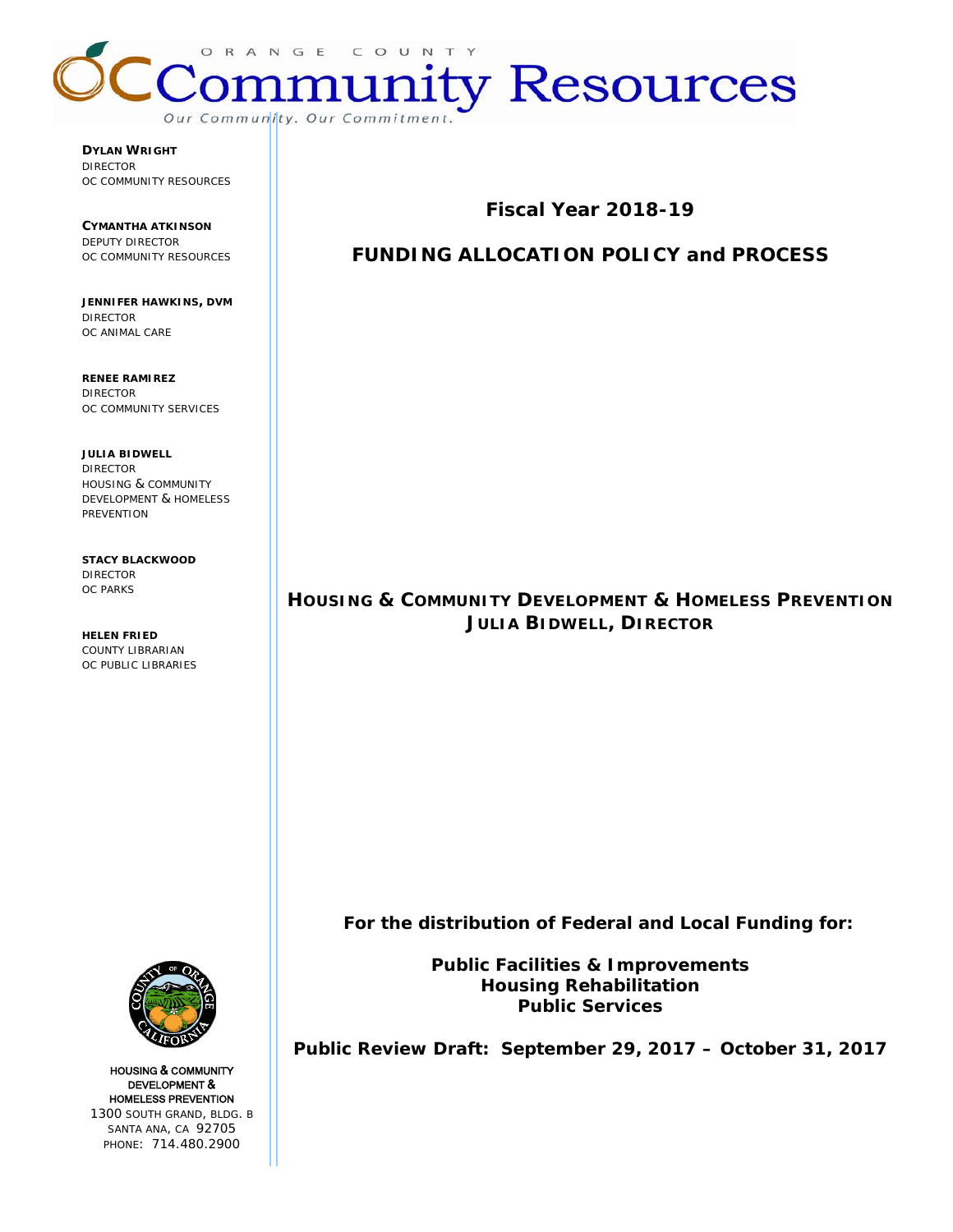# **TABLE OF CONTENTS**

| <b>Section</b>                                                      | Page |
|---------------------------------------------------------------------|------|
|                                                                     |      |
| Ι.                                                                  |      |
|                                                                     |      |
|                                                                     |      |
|                                                                     |      |
|                                                                     |      |
|                                                                     |      |
| Н.                                                                  |      |
|                                                                     |      |
|                                                                     |      |
|                                                                     |      |
|                                                                     |      |
|                                                                     |      |
|                                                                     |      |
|                                                                     |      |
|                                                                     |      |
|                                                                     |      |
| HL.                                                                 |      |
| <b>Tables</b>                                                       |      |
| Table 1 Fiscal Years 2015-19 Funding Allocations                    | 4    |
| Table 2 Estimated Funding Allocations proposed for FY 2018-19       | 5    |
| Table 3 FY 2015-19 Federal Funds Allocation for High Priority Needs | 7    |
| Table 4 Performance Outcome Measurement System                      | 15   |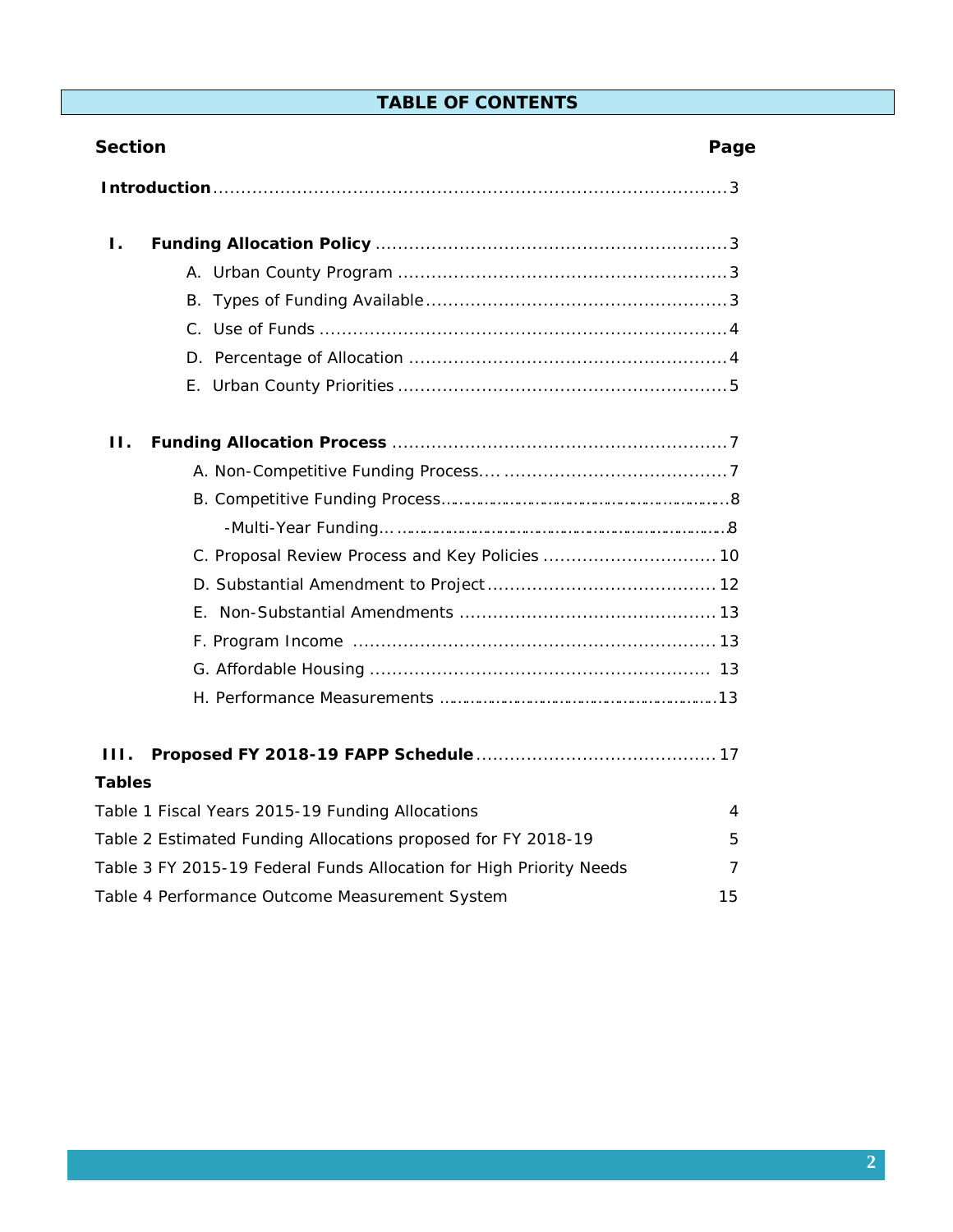## **Introduction**

Under Title I of the Housing and Community Development Act of 1974, as amended, Orange County meets the qualifications of an Urban County. Under Federal regulations, Urban Counties are eligible to receive and allocate Community Development Block Grant (CDBG), Home Investment Partnership Program (HOME), and Emergency Solutions Grant (ESG) funds. Housing & Community Development & Homeless Prevention acts as the lead agency for administrating each program, under the direction of the U.S. Department of Housing and Urban Development (HUD).

The FY 2018-19 Funding Allocation Policy and Process (FAPP) is a planning document that marks the fourth year of the FY 2015-19 Consolidated Plan (ConPlan). The primary purpose of the FAPP is to utilize priorities listed in the ConPlan to address local housing and community development needs with Federal and local resources in preparing the Annual Action Plan (AAP). The Annual Action Plan (AAP) will be presented to Orange County Board of Supervisors at a Public Hearing on or around May 1, 2018.

The FAPP also includes estimated funding goals for eligible housing, community development, and/or economic development activities; the process for distributing funding; funding priorities; funding exceptions; and overall requirements to be met when using Federal and local funds.

In order to qualify for funding under the CDBG, HOME or ESG programs HUD uses 80 percent of the Area Median Income (AMI) to determine eligibility. Therefore, projects and activities must ensure that persons being served have incomes at or below 80 percent AMI.

In compliance with HUD regulations (CFR 91.105), Housing & Community Development & Homeless Prevention provides a 30-day public review and comment period for the following documents: the FAPP, AAP, and any substantial amendments to the AAP.

## **I. Funding Allocation Policy**

## **A. Urban County Program**

The Orange County Urban County Program is comprised of the County unincorporated area, eleven (11) cities with populations under 50,000 (participating cities) and two (2) cities, Placentia and Yorba Linda, with populations over 50,000 (metropolitan cities). The eleven (11) participating cities include Brea, Cypress, Dana Point, Laguna Beach, Laguna Hills, Laguna Woods, La Palma, Los Alamitos, Seal Beach, Stanton, and Villa Park. These cities are not eligible to receive Community Planning and Development (CPD) program funds directly from the U.S. Department of Housing and Urban Development (HUD) and have opted to participate in the Urban County Program. The cities of Placentia and Yorba Linda, with populations of over 50,000, are eligible to participate as an entitlement jurisdiction and have elected to join with the Urban County Program as a metropolitan city.

## **B. Types of Funding Available**

The Urban County Program annually receives Federal and local funds to allocate to projects and activities that meet identified needs as stated in the ConPlan. The following types of funding are anticipated to be available during FY 2018-19:

## Federal Funds

Community Development Block Grant (CDBG-14.218), Emergency Solutions Grant (ESG-14.231), Home Investment Partnerships Program (HOME-14.239) and program income generated from repayments or other funding accrued and collected from previously funded CDBG and HOME projects.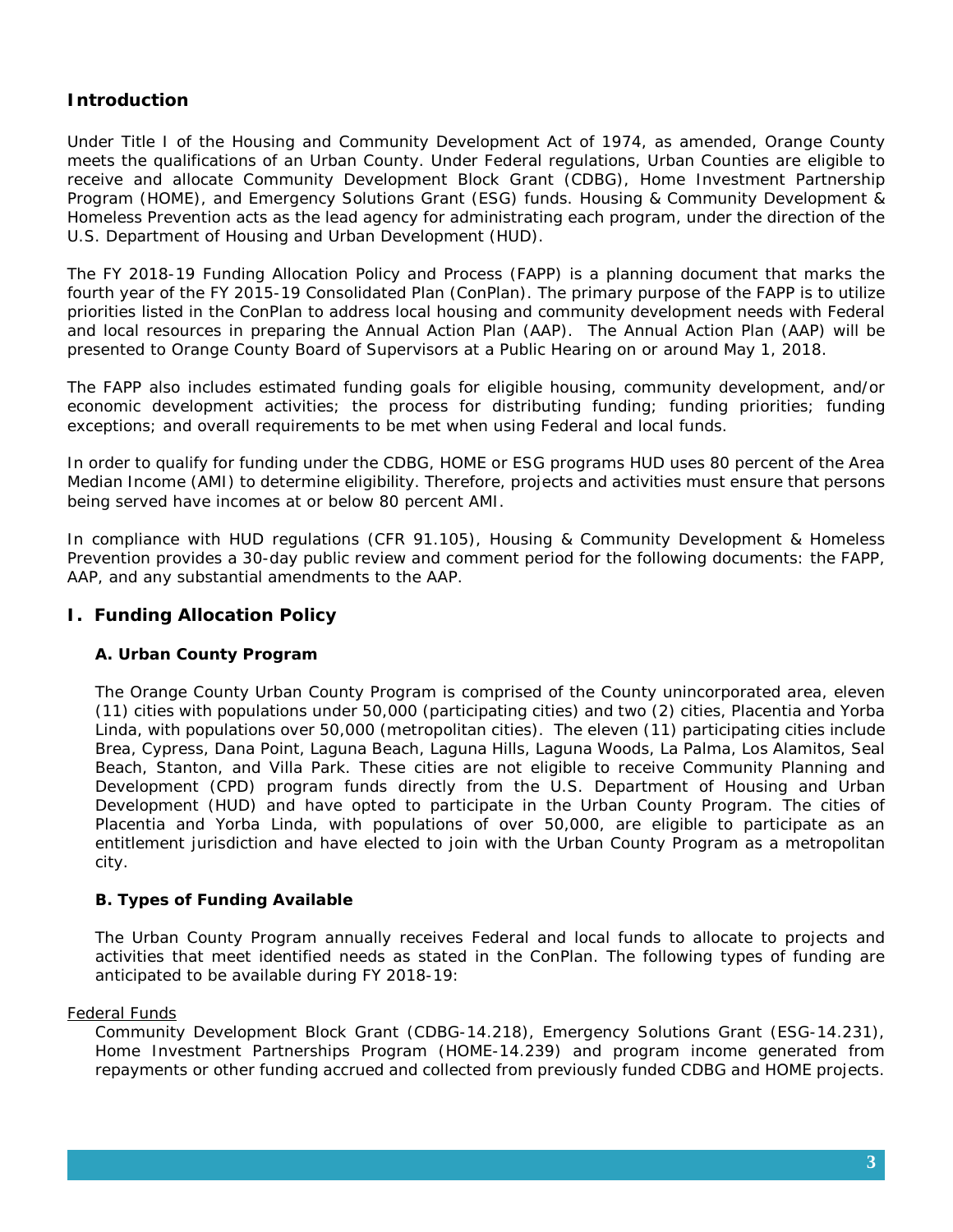## State/Local Funds

Orange County Housing Authority Operating Reserves, Housing Successor Agency if available, Operating Reserves, State Funds and State ESG funding and or other state or local funds as may be available.

## **C. Use of Funds**

The Urban County Program allocates Federal, State and local funds to a variety of projects and activities including the development of housing (both permanent and rental), improvements to public facilities, acquisition of land, and public services. Table 1 (below) identifies those Federal and local funds allocated in years 1-3 of the FY 2015-19 Con Plan.

|                                              | FY 2015-16  | FY 2016-17        | FY 2017-18        | FY 2018-19 | FY 2019-20 | <b>Funding</b> |
|----------------------------------------------|-------------|-------------------|-------------------|------------|------------|----------------|
| <b>Federal Program Funds</b>                 | Year 1      | Year <sub>2</sub> | Year <sub>3</sub> | Year 4     | Year 5     | <b>Totals</b>  |
| <b>CDBG</b>                                  | \$3,219,617 | \$3,235,107       | \$3,227,880       |            |            | \$9,682,604    |
| <b>HOME</b>                                  | \$686,908   | \$736,755         | \$744,255         |            |            | \$2,167,918    |
| <b>ESG</b>                                   | \$271,224   | \$213,433         | \$215,408         |            |            | \$700,065      |
| <b>Subtotal Federal Funds</b>                | \$4,177,749 | \$4,185,295       | \$4,187,543       | \$0        | \$0        | \$12,550,587   |
| <b>Reprogrammed /PI Federal Funds</b>        |             |                   |                   |            |            |                |
| CDBG Program Income                          | \$225,000   | \$205,227         | \$198,202         |            |            | \$628,429      |
| <b>CDBG Reprogrammed</b>                     | \$257,847   | \$612,793         | \$685,764         |            |            | \$1,556,404    |
| <b>ESG Reprogrammed</b>                      | $\mathbf 0$ | $\mathbf 0$       | \$0               |            |            | \$0            |
| HOME Program Income                          | \$200,000   | \$180,000         | \$135,000         |            |            | \$515,000      |
| <b>Subtotal Reprogrammed</b><br><b>Funds</b> | \$682,847   | \$998,020         | \$1,018,966       | \$0        | \$0        | \$2,699,833    |
| <b>Total Federal Funding</b>                 | \$4,860,596 | \$5,183,315       | \$5,206,509       | \$0        | \$0        | \$15,250,420   |
| <b>Other Funds</b>                           | \$540,000   | \$2,052,930       | \$1,860,945       |            |            | \$4,453,875    |
| 15U Housing Funds                            | \$50,000    | \$50,000          | \$50,000          |            |            | \$150,000      |
| <b>Total Funds</b>                           | \$5,450,596 | \$7,286,245       | \$7,117,454       | \$0        | \$0        | \$19,854,295   |
|                                              |             |                   |                   |            |            |                |
|                                              |             |                   |                   |            |            |                |
|                                              |             |                   |                   |            |            |                |

## **D. Percentage of Allocation**

Based on the needs identified in the FY 2015-19 ConPlan, Housing & Community Development & Homeless Prevention is estimating the percentage of funds to allocate toward each proposed activity for the FY 2018-19 AAP. The percentages identified in Table 2 (below) were derived from 5-Year Needs Assessment based by priority needs identified in the ConPlan as: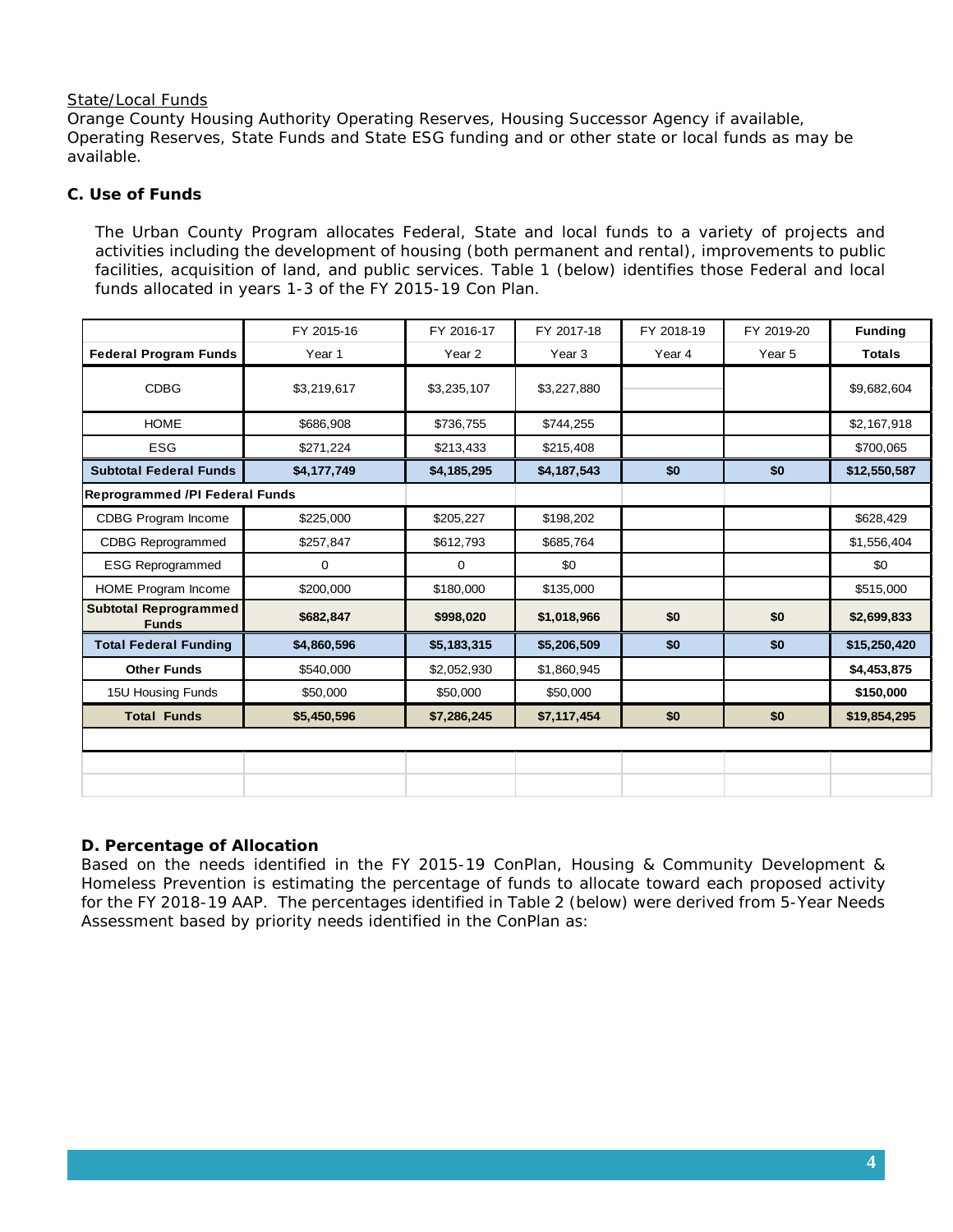| TABLE 2:                                                                                                                                                 | <b>ESTIMATED FUNDING ALLOCATIONS PROPOSED FOR FY 2018-19</b> |  |
|----------------------------------------------------------------------------------------------------------------------------------------------------------|--------------------------------------------------------------|--|
|                                                                                                                                                          | % Range                                                      |  |
| $\star$<br>Affordable Housing<br>(Assumes all HOME funds including 15% Home<br>CHDO mandate and funding for both affordable<br>rental and homeownership) | $22\% - 29\%$                                                |  |
| Housing Rehabilitation (CDBG)                                                                                                                            | 15%-20%                                                      |  |
| Public Facilities and Improvement (CDBG)                                                                                                                 | 22%-29%                                                      |  |
| <b>Public Services</b><br>(Includes Maximum CDBG limit of 15%, plus ESG, and local<br>funding, if available)                                             | 18%-22%                                                      |  |
| <b>Percentage of Total Funding</b>                                                                                                                       | 100%                                                         |  |
| Source: OC Community Services                                                                                                                            |                                                              |  |
| Affordable Housing funding is distributed through a separate process.                                                                                    |                                                              |  |

Because the FAPP is a forward planning document, the allocation percentages listed in Table 2 may differ from actual dollars expended based on the number of applications received and funded. The percentages may change also based on final allocations of funds from HUD and calculation of any recaptured funds available from the prior fiscal years. If demand for one activity is under subscribed and funds are available to allocate to another eligible activity, which is oversubscribed, Housing & Community Development & Homeless Prevention may recommend to the Orange County Board of Supervisors that funding percentages change to meet local needs.

Based on funding levels, not all projects that score the minimum 70 points required for consideration for funding may be recommended for preliminary funding. Those projects may be placed on a Wait List and will be considered for funding in the future should additional recaptured or reprogrammed dollars become available. However, due to limited resources Housing & Community Development & Homeless Prevention may also recommend funding projects that were not funded to maximum capacity prior to funding projects on the Wait List.

To avoid funding cuts, the County may utilize reprogrammed funds in FY 2018-19 as funding is available and eligible.

## **E. Urban County Priorities**

Priorities for the Urban County Program are established during the development of the ConPlan. The ConPlan identifies, within a five-year reporting period, Orange County's overall community development needs (i.e., Housing, Special Needs, and Housing and Community Developments Activities) for extremely low, low and moderate-income persons and households. Additionally, a major component of the ConPlan is the Strategic Plan that outlines Orange County's long-term goals and prioritizes its housing and non-housing needs. The Strategic Plan also presents a comprehensive approach to addressing homelessness through a Continuum of Care System (CoC).

To better understand local needs a comprehensive Housing and Community Development Needs Survey was distributed to residents living in participating jurisdictions in the Urban County Program by the following means:

- Made available and collected at community centers and public counters;
- Mailed to social service providers
- Distributed at community meetings for input.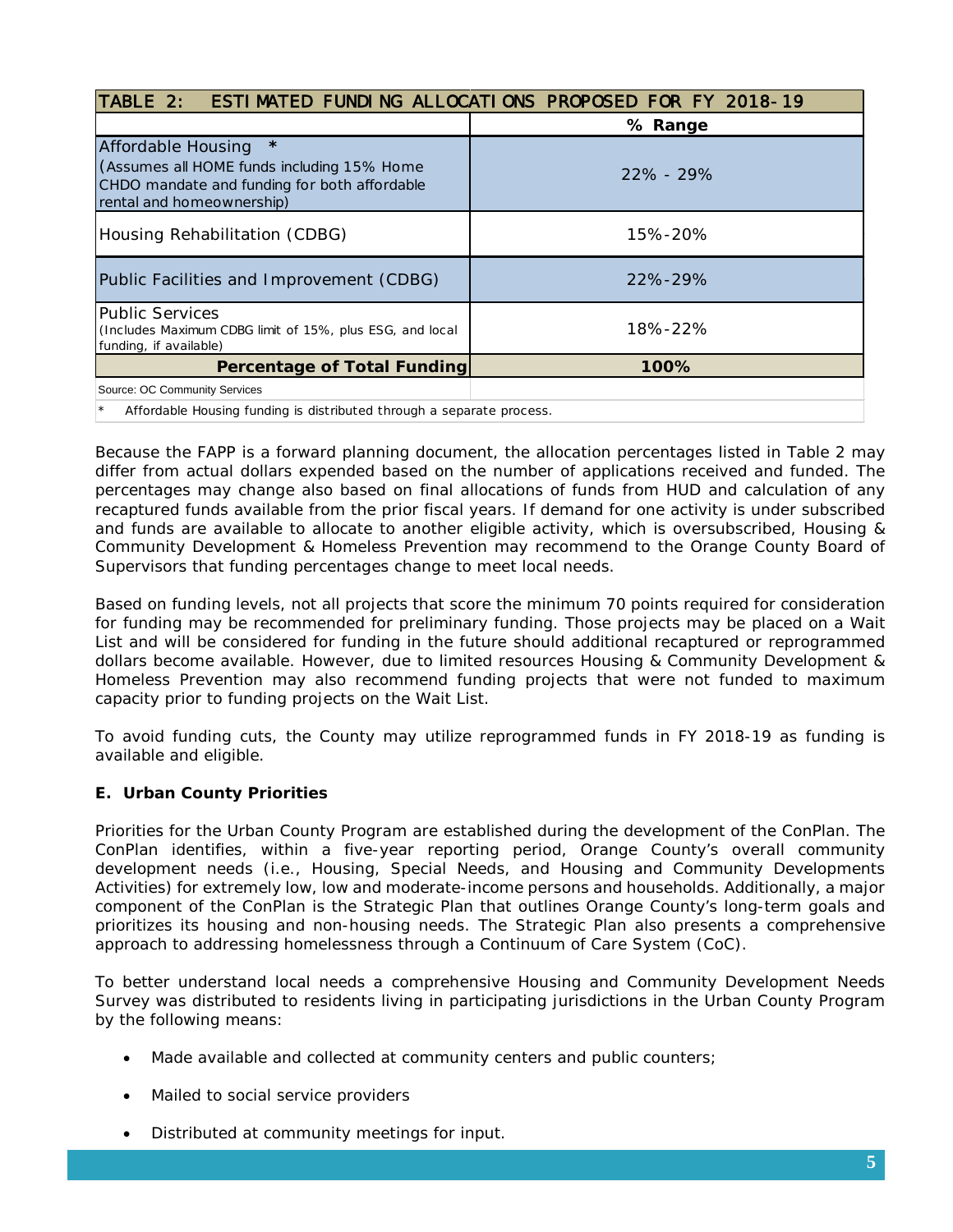- Made available on the County Website under OC Housing & Community Development for general public input.
- Annually each Organization is responsible to conduct public hearings (City Council, Board of Supervisors, Non Profit Board Meetings, etc.) to gather public input on activities to fund.

In addition to resident surveys, interviews were also conducted with Non-Profit Service Providers to further understand local needs. The development of the FY 2015-19 ConPlan also includes a survey process.

## **Priority Ranking:**

Based on the comprehensive Housing and Community Development Needs Survey, priority ranking was assigned to each category of need as follows:

- **High Priority:** Activities to address this need are expected to be funded with CPD funds during the five-year period.
- **Low Priority:** If CPD funds are available, activities to address this need may be funded during the five-year period.
- **No Such Need:** The Urban County Program finds there is no need for such activities or the need is already substantially addressed. The Urban County Program will not support applications for public assistance by other entities for activities where no such need has been identified.

For the purposes of allocating Federal and local resources overall priority will be given to projects that meet a "High" priority need.

## **Additional Priorities:**

The following are examples of additional project and activity types that will be considered for funding although they did not appear on the Housing and Community Development Needs Assessment Survey.

- Homeless Services activities;
- Public Services projects filling the gap in the Homeless CoC which were not filled by Continuum of Care Homeless Assistance funding;
- Projects that fulfill federal Regulations or assist in achieving compliance with Federal law (e.g. Non Compliance with ADA).

## **Projects Considered Non-Priority projects:**

The following is a list of projects and activity types that will not be given consideration for funding, as they are not a priority need.

- Projects that contain eligible activities not identified on the priority charts;
- Projects seeking funding for planning costs;
- Projects seeking funds for lead-based paint activity costs. These costs may be paid either through available rehabilitation funds or through funds received from other funding sources such as the Healthy-Homes, Lead-Based Paint Hazard Control Program.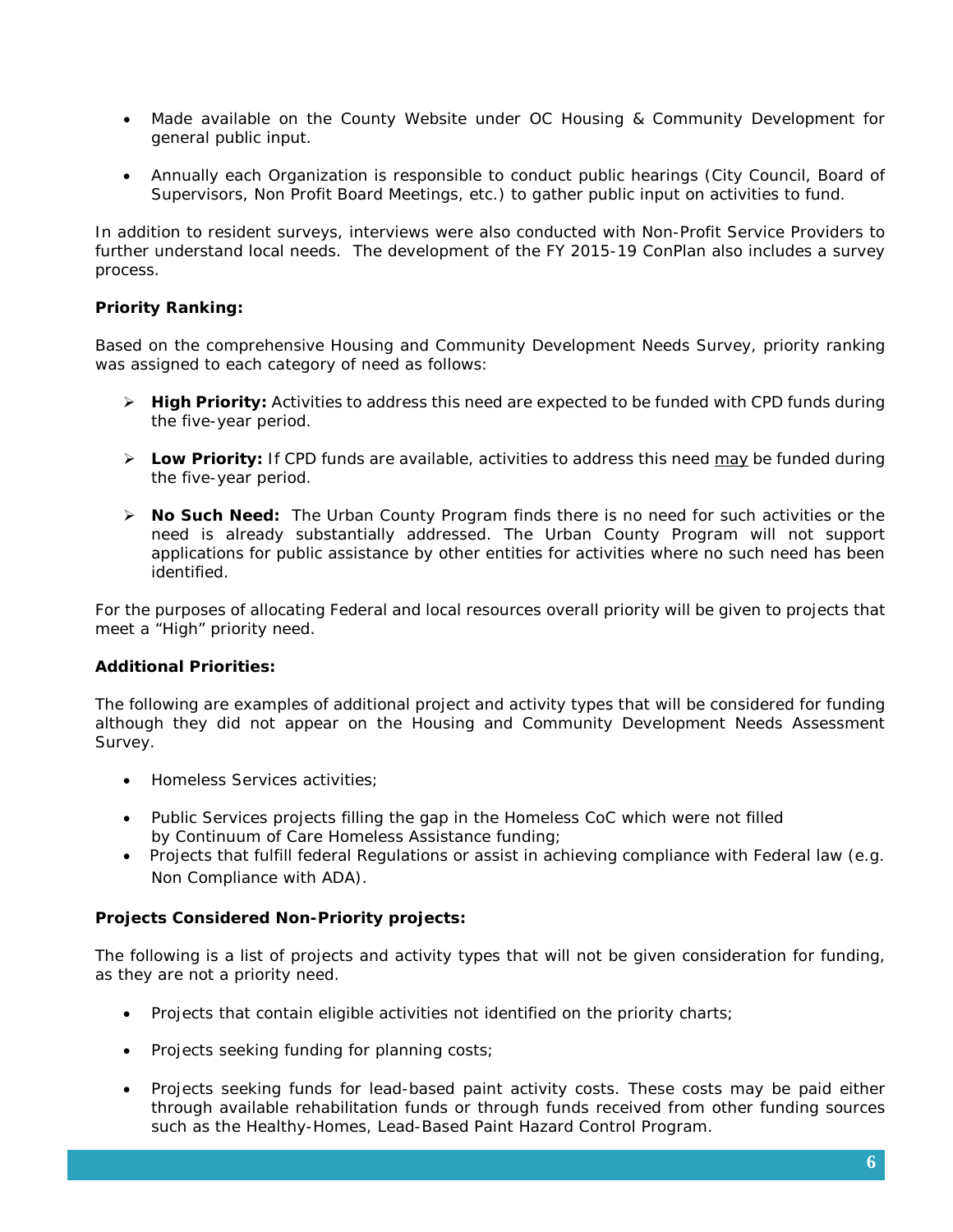- Improvements to streets/alleyways located outside of income-qualified census tracts.
- Projects involving the construction and installation of street signs.
- ADA improvements to buildings or portions thereof, which are used for the general conduct of government, that do not comply with 24 CFR570.200 (b) (1) and do not meet one of the three National Objectives of the CDBG Program.

## **Exemptions from the Funding Allocation Process:**

In addition to priority and non-priority ranked projects, the Urban County Program also undertakes certain activities that are exempt from the competitive process:

- Administration The Urban County Program utilizes a percentage of Housing & Community Development & Homeless Prevention allocations to administer the CDBG, ESG and HOME programs.
- Orange County's obligations to a specific community center within the unincorporated area.
- Orange County's Emergency Shelter Program, and other low-threshold emergency shelters located in participating cities to receive remaining CDBG Public Services funds (capped at 15% of total CDBG allocation, plus receipted Program Income) and ESG funds.
- Fair Housing and Equal Opportunity related activities as mandated by HUD.

#### **Priority Activities**

Table 3 shows the funds for the FY 2015-19 Con Plan period, the funds actually allocated in each Fiscal Year, and the difference (funds needed).

|                         |              |                     |             |             | TABLE 3: FY 2015-19 FEDERAL FUNDS ALLOCATION FOR HIGH PRIORITY NEEDS |            |            |
|-------------------------|--------------|---------------------|-------------|-------------|----------------------------------------------------------------------|------------|------------|
| Activities              |              |                     | FY 2015-16  | FY 2016-17  | FY 2017-18                                                           | FY 2018-19 | FY 2019-20 |
| Needs and<br>Priorities | 5 Year Plan  | <b>Funds Needed</b> | Year 1      | Year 2      | Year 3                                                               | Year 4     | Year 5     |
| <b>CDBG</b>             | \$15,600,000 | \$5,917,396         | \$3,219,617 | \$3,235,107 | \$3,227,880                                                          |            |            |
| <b>HOME</b>             | \$5,550,000  | \$3,382,082         | \$686,908   | \$736,755   | \$744,255                                                            |            |            |
| <b>ESG</b>              | \$12,250,000 | \$11,549,935        | \$271,224   | \$213,433   | \$215,408                                                            |            |            |
| <b>Totals</b>           | \$33,400,000 | \$20,849,413        | \$4,177,749 | \$4,185,295 | \$4,187,543                                                          | \$0        | \$0        |

## **II. Funding Allocation Process**

## **A. Non-competitive Funding Process:**

- Administration The Urban County Program utilizes a percentage of Housing & Community Development & Homeless Prevention allocations to administer the CDBG, ESG and HOME programs.
- Orange County's obligations to a specific community center within the unincorporated area.
- Orange County's Emergency Shelter Program, and other low-threshold emergency shelters located in participating cities to receive remaining CDBG Public Services funds (capped at 15% of total CDBG allocation, plus receipted Program Income) and ESG funds.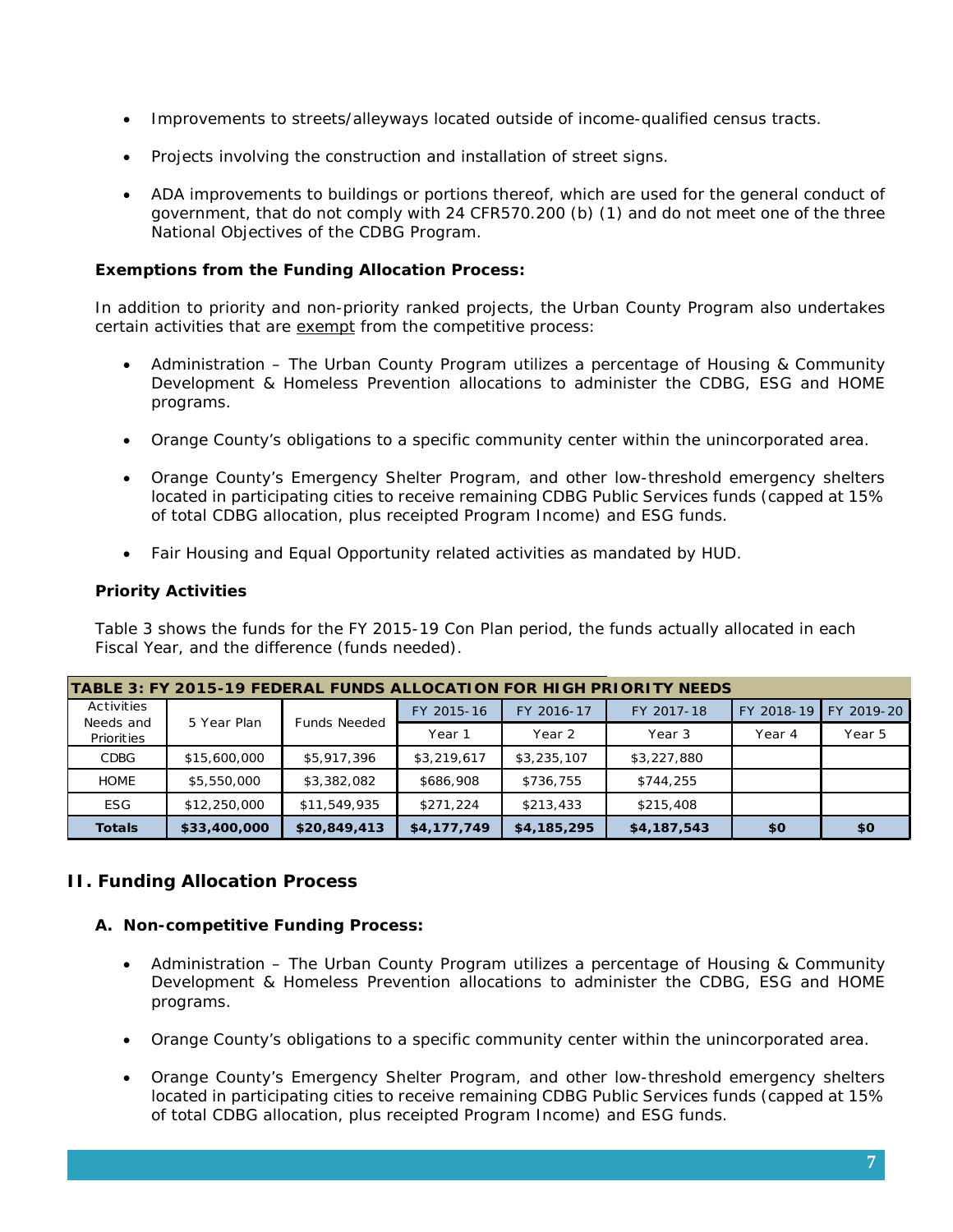• Fair Housing and Equal Opportunity related activities as mandated by HUD.

## **B. Competitive Funding Process**

The Urban County Program utilizes a competitive Request for Proposal (RFP) process to distribute both Federal, State and local funds. The following activities are funded through this competitive process

- Two year RFP Public Facilities & Improvement projects for FY 2018-19 and FY 2019-20 anticipated for release in December of 2017 RFP No. 012-182310
- Two year RFP Housing Rehabilitation for FY 2018-19 and FY 2019-20 anticipated for release concurrently with PF&I RFP in December of 2017. No. 012-182310

## **Evaluation Committee**

The Evaluation Committee is the evaluating body for all applications submitted in response to the Urban County Program's competitive RFP process. The Evaluation Committee is comprised of one evaluation committee for Public Facilities and Improvements and Housing Rehabilitation. The Committee may be comprised of H&CD Commission members, community representatives, County staff and other individuals knowledgeable about community development, community services, and housing activities.

## **Multi-Year Funding Process**

## **Public Services and Housing Rehabilitation**

For FY 2018-19 and FY 2019-20 funding, Housing & Community Development & Homeless Prevention is recommending that successful Public Services and Housing Rehabilitation projects be funded on a 2-year funding cycle to coincide with the Consolidated Plan timeframe. Public Services activities are exempt from the RFP process. Additionally, funding awards for Housing Rehabilitation per organization cannot exceed 35% of the total funds available for projects.

- o High priority needs for Public Services include;
	- Public services (especially providing services and case management for homeless and those at risk for homelessness
	- **Senior Services**
	- **•** Operating cost of homeless/AIDS patients programs
- o High priority projects for Rehabilitation are projects that strengthen, preserve and enhance the physical character and quality of life in Orange County's low-and moderate-income neighborhoods, including the housing stock.

## **Public Facilities and Improvements (PF&I) Two Year Funding**

For FY 2018-19 and FY 2019-20 Housing & Community Development is also recommending funding for PF&I projects on a 2-year funding cycle. Public Facilities and Improvements (PF&I) applications must compete in a competitive RFP process. Jurisdictions may only submit one application for each year. The Evaluation Committee will convene and evaluate applications for PF&I, based on the following criteria:

- Project must meet a **high** priority status;
	- o High priority projects include;
		- Senior Centers
		- Homeless Facilities
		- **Neighborhood Facilities**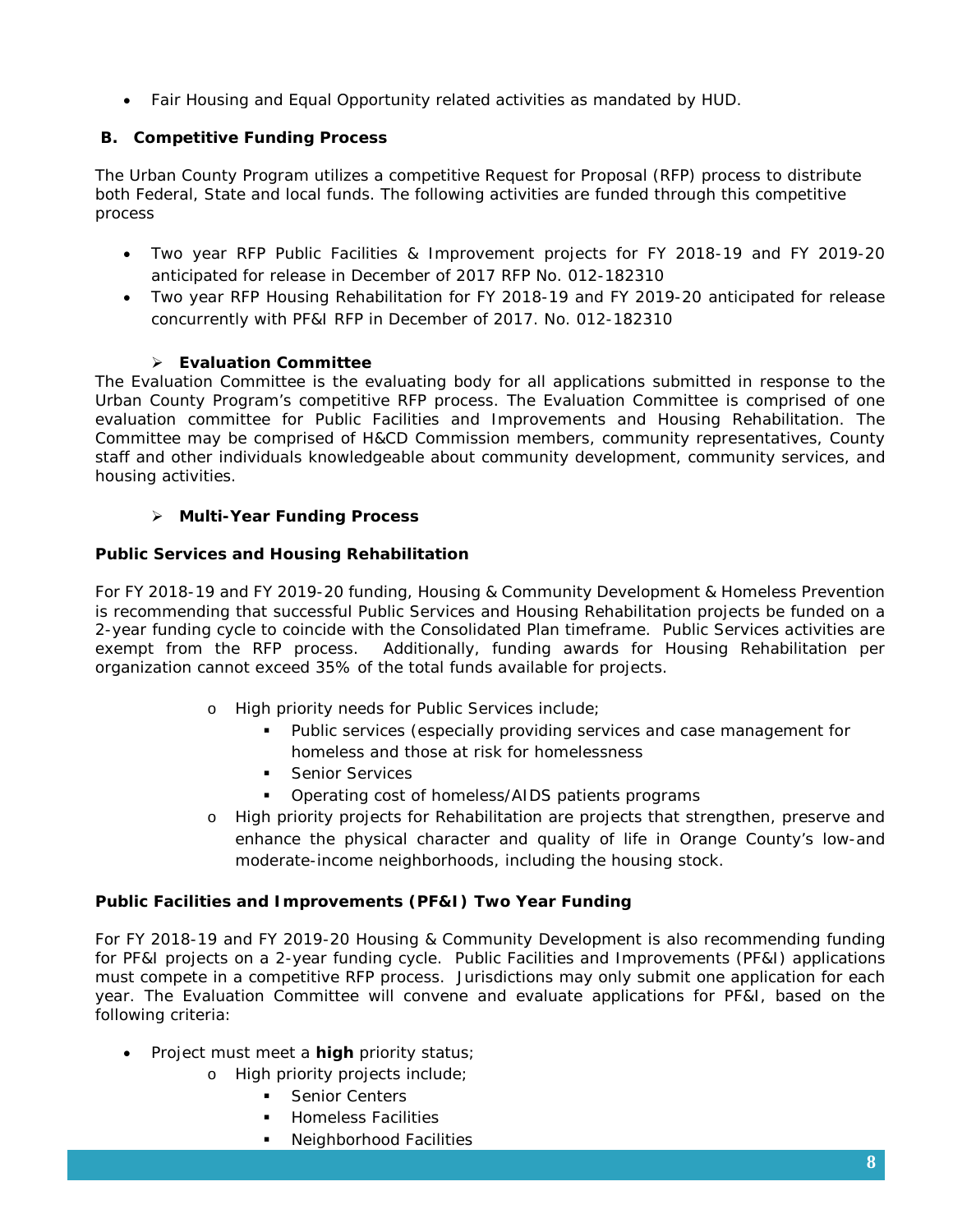- **Water/Sewer Improvements**
- **Street Improvements**
- **Sidewalk Improvements**
- Only one (1) PF&I application per jurisdiction per year from the Urban County program participants. The Orange County Urban County Program is comprised of the County unincorporated area and eleven (11) cities with populations under 50,000 (participating cities). The 11 participating cities include Brea, Cypress, Dana Point, Laguna Beach, Laguna Hills, Laguna Woods, La Palma, Los Alamitos, Seal Beach, Stanton, and Villa Park. The two (2) metropolitan (metro) cities, Placentia and Yorba Linda determine their own allocations of funding and activities. All activities must be eligible and meet national objective.
- Project applications must pass the initial threshold review and technical eligibility as determined by Housing & Community Development & Homeless Prevention staff;
- Projects must undergo a quality review and evaluation conducted by the evaluation committee;
- Each project will be evaluated for the year it is submitted and will compete with other projects submitted only for that year.

Evaluation Committee will score all applications consistent with the Request for Proposal (RFP) guidelines.

- Two Tier Funding:
	- o Projects with no matching funds can apply for up to \$150,000.
	- o Projects with a 20% match can apply for up to \$350,000.
- Ranking:
	- Projects with a "Regional Benefit" receive priority ranking or,
	- Projects that serve the homeless and are consistent with the County's "Ten Year Plan to End Homelessness" receive priority ranking or,
	- Projects that fulfill federal Regulations or assist in achieving compliance with Federal law (e.g. Non Compliance with ADA) receive priority ranking.
	- Projects cannot receive priority ranking in more than one category (e.g. regional benefit, serving the homeless and are consistent with the County's "Ten Year Plan to End Homelessness", or fulfill federal Regulations or assist in achieving compliance with Federal law (e.g. Non Compliance with ADA).

Projects that are recommended to receive funds as the result of the funding in Year 1 (FY 2018-19) may receive funding Year 2 (FY 2019-20), provided the organization successfully meets the following criteria:

- $\triangleright$  Project remains in compliance with contractual milestones
	- All projects must expend 50% of their contractual funds and complete 50% of their contractual accomplishments by January 15, of the contract year; 70% by March 15, of the contract year; and 80% by April 15, of the contract year, unless there are extenuating circumstances.
	- All Public Service projects that serve homeless populations are required to participate in the County's Homeless Management Information System (HMIS). For information regarding HMIS please contact 2-1-1 OC at: (714) 288-4007, or HMIShelpdesk@211oc.org.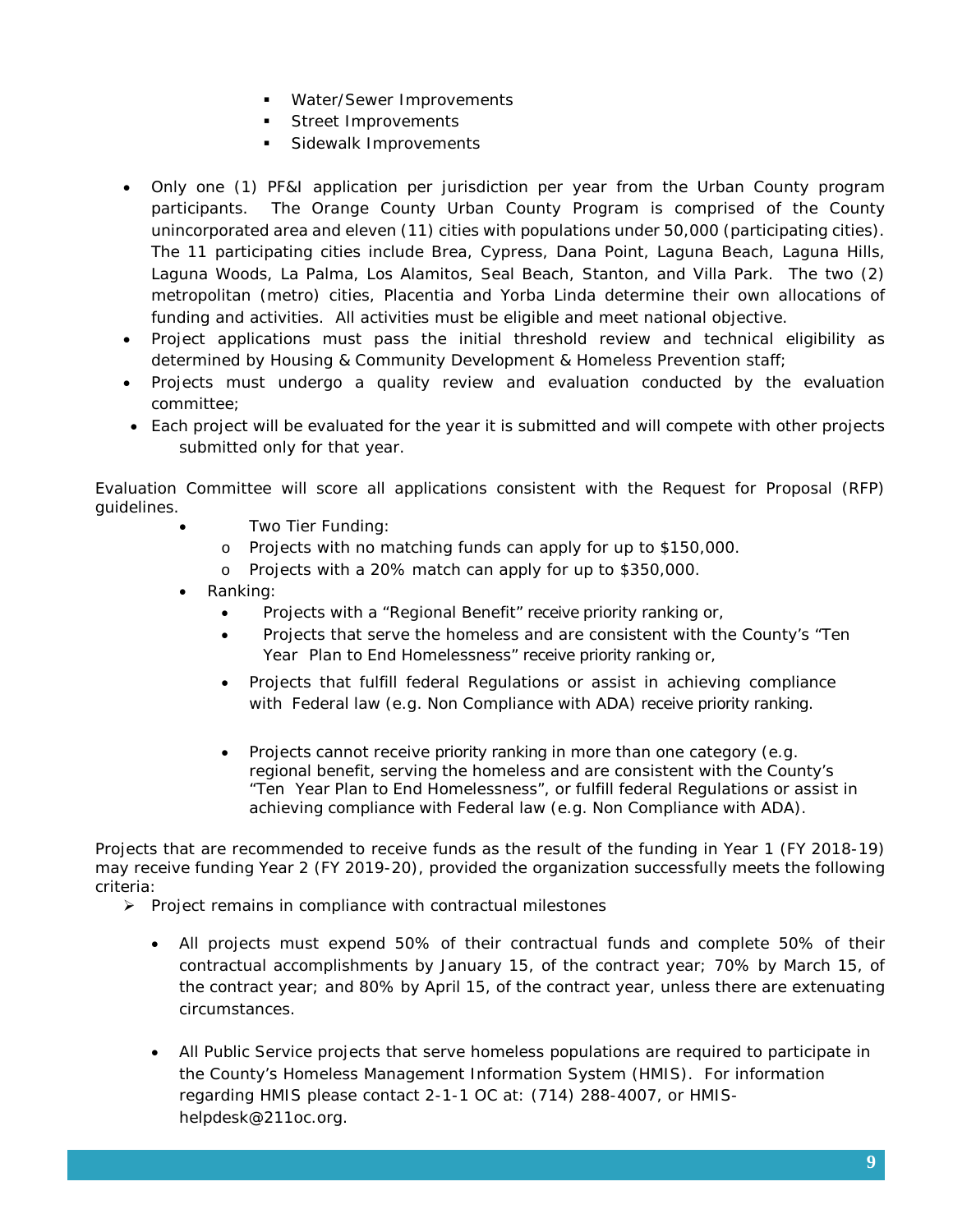- Exceptions to these requirements include: contracts that expend their funding later in the fiscal year (i.e., seasonal shelters), recommendation of the Evaluation Committee, exemption from Housing & Community Development & Homeless Prevention Director, and delays due to HUD or Housing & Community Development & Homeless Prevention administration of contracts.
- Project continues to meet the priority status for which it was funded in Year 1 or
- New PF&I project meets the priority and eligibility status.
- PF&I project continues to leverage funds with other sources.
- All project accomplishments must be correctly reported on the Grantee Performance Report (GPR) and/or other documentation as described in current year contract.
- Project must receive a successful assessment of performance and progress from Housing & Community Development & Homeless Prevention staff.
- Organizations that receive an unsuccessful assessment of performance will be reviewed and reevaluated by the evaluation committee for future funding consideration.

Projects meeting the January 15<sup>th</sup> contract year milestone will be included in the current year draft Annual Action Plan; however, projects that fail to meet this deadline may be removed from the draft Annual Action Plan prior to its presentation to the Orange County Board of Supervisors at the public hearing.

## **C. Proposal Review Process and Key Policies**

In order to ensure integrity and reliability, the proposal review process is applied to each application on a consistent basis. In addition, maximum flexibility has been built into the proposal review process in order to ensure that Federal and local resources are available to assist the County in meeting its Community Development needs. Housing & Community Development & Homeless Prevention staff may provide technical support to the Evaluation Committee's proposal review process.

## **1. Proposal Review Process**

All proposals will be reviewed utilizing the following six (6) steps:

- 1. Initial threshold review of all proposals submitted based on eligibility requirements established by HUD, will be conducted by Housing & Community Development & Homeless Prevention staff.
- 2. After threshold review applications are forwarded to the Evaluation Committee for review, scoring, and ranking, consistent with the RFP guidelines.
- 3. Applicants deemed as unsuccessful by the Evaluation Committee are afforded the opportunity to protest following the Contract Policy Manual for procurement.
- 4. After addressing any protests, Contract Development and Management (CDM) provides a list of proposals recommended for funding to Housing & Community Development & Homeless Prevention.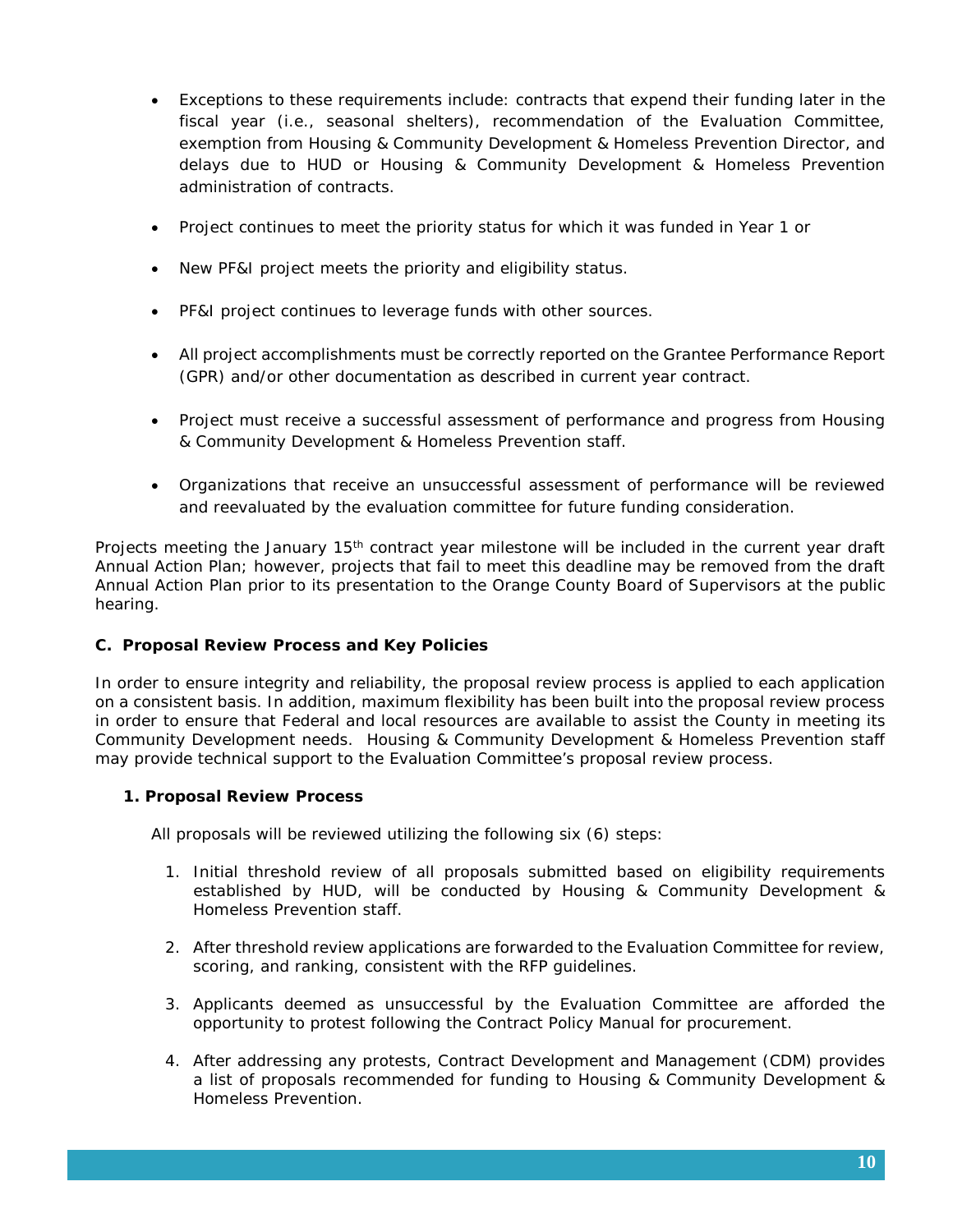- 5. Projects recommended for funding are compiled and presented to the public for comment in the draft Annual Action Plan and later to the Orange County Board of Supervisors for approval.
- 6. Projects are preliminarily awarded funding until final approval from HUD.

## **2. Key Policies**

**Renewal Applicants-** Those applicants having been under contract with Housing & Community Development & Homeless Prevention within the past 3 years.

- Housing & Community Development & Homeless Prevention staff shall review project performance from projects within the past 3 years.
- Renewal evaluations will focus on, but will not be limited to, subrecipient compliance with contractual obligations and meeting scheduled accomplishments as reported on the current year's Grantee Performance Report (GPR).

**New Applicants-** Applicants having **not** been under contract with Housing & Community Development & Homeless Prevention within the past 3 years.

- Applicants may need to pass a site visit conducted by Housing & Community Development & Homeless Prevention staff.
- Applicants must provide copies of any performance reports required by other funding organizations as a condition of funding.
- Applicant must have been in operation and been performing the activity proposed in their proposal for a minimum of one year from the date of submitting the application.

**Activity Specific Policies**- the following requirements apply to all Public Services, Housing Rehabilitation and Public Facilities and Improvements projects and activities.

- $\triangleright$  Public Services and Housing Rehabilitation
- All projects and activities providing services to homeless individuals and/or families are required to be an active participant in the Homeless Management Information System (HMIS).
- \$200,000 maximum funding amount for Housing Rehabilitation; but allow applicants to request more than 35% of the total funding available, however, limit awards to no more than 35% of the total funds available for projects.

## **Minimum Application Requirement**

- A minimum application grant amount (based on available funding) is established at \$15,000 per year for all activities.
- Maximum **one** PF&I application per City or jurisdiction per year will be accepted.
- Projects must meet a national objective as identified by HUD Regulations Criteria for National Objectives (24 CFR 570.208).
- Depending on funding source, the proposed activity must be eligible as defined by HUD Regulations under Basic Eligible Activities (24 CFR 570.201)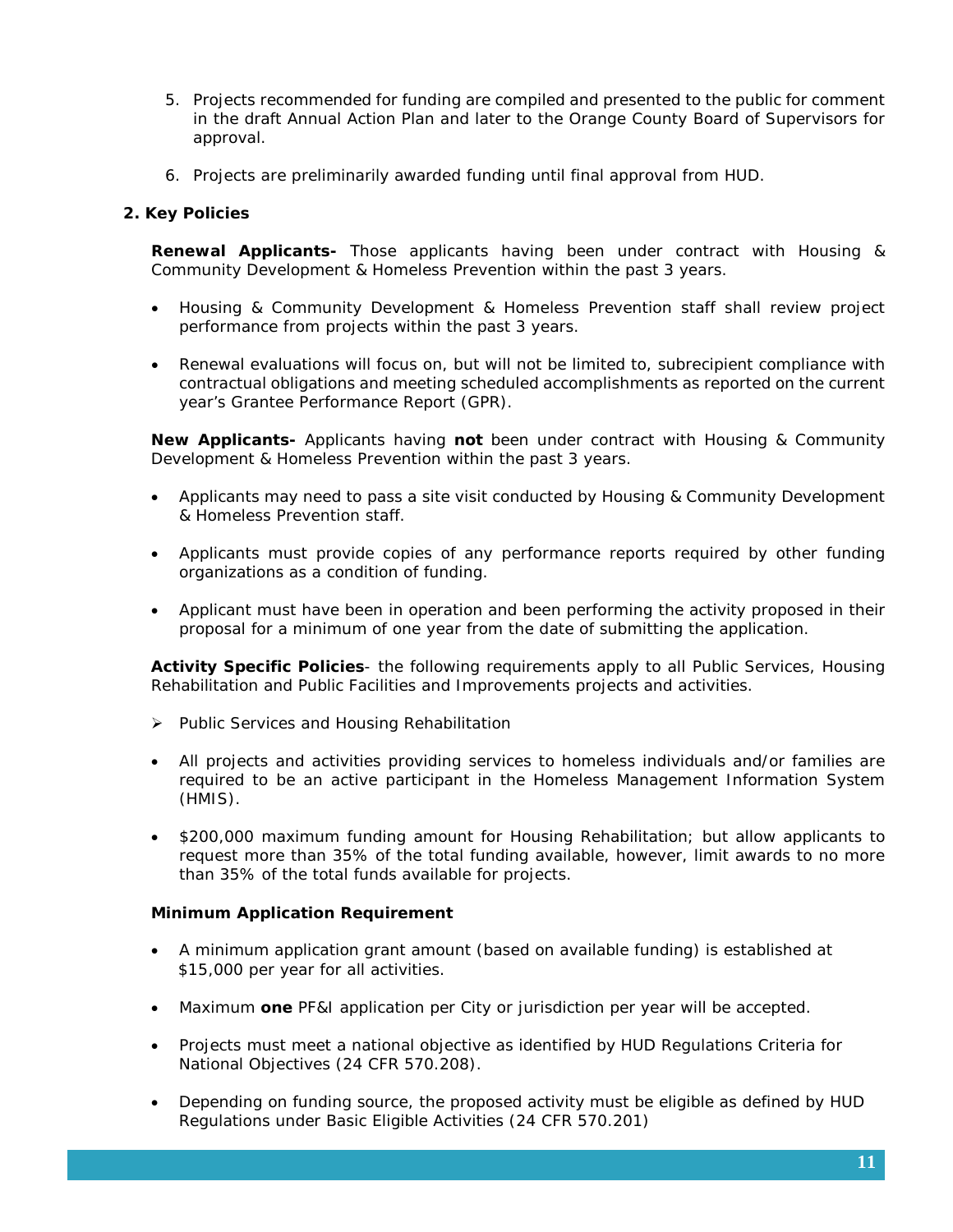- The population to be served or to benefit from the project must be primarily low to moderate-income as defined by HUD.
- If the applicant is a current or past recipient of assistance under a HUD McKinney Act program (i.e., Continuum of Care) or the HUD Single Family Property Disposition Program, there must be no project or construction delay, HUD finding, outstanding Annual Progress Report (APR), or outstanding audit that HUD deems serious regarding the administration of HUD McKinney Act programs or the HUD Single Family Property Disposition Program.
- Applicant must submit a copy of the organization's most recent audit (within the last two years) by an independent certified CPA and a description of corrective action taken for any findings identified by the auditor, both of which will be reviewed by the OC Community Resources Accounting Manager or designated staff.
- The applicant must be in compliance with applicable civil rights laws and Executive Orders. There must be no pending civil rights suits, outstanding findings, of noncompliance with civil rights statues, Executives Orders, or regulations, unresolved Secretary (Secretary of the U.S. Department of Housing and urban Development) charge of discrimination issued under the Fair Housing Act, no adjudications of civil rights violations on a civil action or deferral of processing of applications from the applicant imposed by HUD.

## **D. Substantial Amendments to Projects**

## **1. Substantial Amendment**

From time-to–time, it may be necessary for the County to process a "substantial amendment" to the Five Year Consolidated Plan or the One Year Annual Action Plans to allow for new CDBG, ESG, HOME or local-funded activities, modification of existing activities; or other CPD program administrative actions.

Any proposed amendment that is considered a "substantial amendment" is subject to the Citizen Participation process, requires formal action by the Board of Supervisors, and approval by HUD. A thirty (30) day public notice is published to provide the opportunity for the public to review and comment on the proposed substantial amendments. The County will consider all comments or views received from the public concerning proposed substantial amendments in accordance with 24 CFR 91.105 (c)(3). A summary of these comments and views, including comments or views not accepted (and the reason why) shall be attached to the substantial amendment.

The County of Orange is required by HUD [24 CFR 91.505 (b)] to identify the criteria to be used in determining if a proposed action will be considered a *Substantial Amendment.* The following criteria will be used by the County – if any one criterion applies, a substantial amendment will be required:

- 1. A new activity not previously listed and described in the Consolidated Plan/Annual Action Plan;
- 2. When a proposal is made to amend the description of an existing activity in such a way that the newly described purpose, scope, or beneficiaries differ significantly from the original activity's purpose, scope, or beneficiaries; or
- 3. An increase in the amount of Federal Community Planning Development and/or local funds allocated to an existing activity when the following apply:
	- a. An increase in funding for a public service activity in an amount greater than a 50% increase over the current funded amount.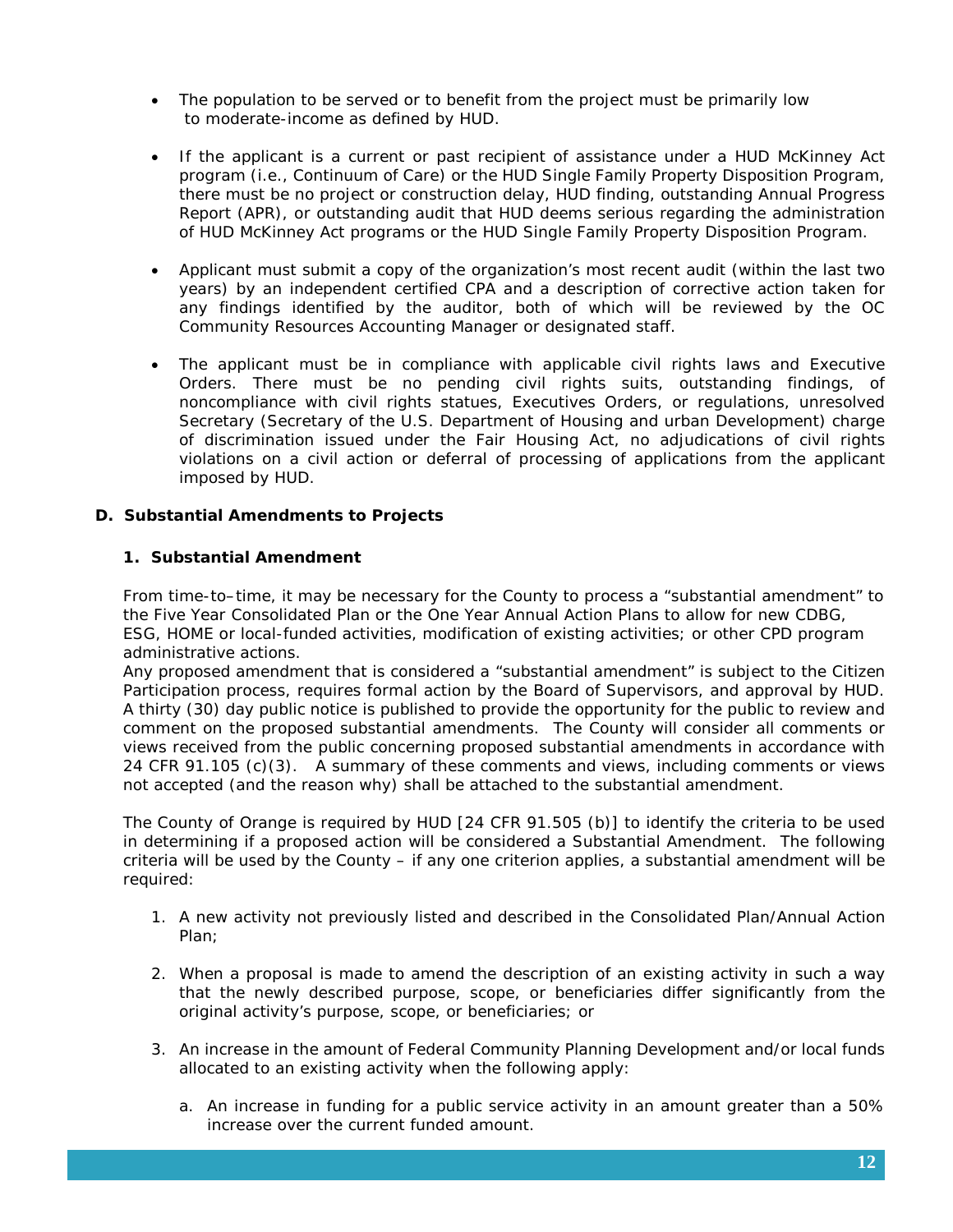b. An increase in the funding for public facility improvements/housing rehabilitation in an amount greater than a 50% increase over the current funded amount.

In an effort to efficiently utilize CDBG funds within the time frames required by HUD, the County will consider the reprogramming of unspent CDBG balances from completed and cancelled CDBG-funded activities to other eligible activities as a "Non-Substantial Amendment". In the event that any of these "administrative" reprogramming actions fall under the "substantial amendment" criteria, the proposed actions are subject to the Citizen Participation process, requires formal action by the Board of Supervisors, and subsequent approval by HUD.

## **E. Non-Substantial Amendments to Projects**

## • **Non-Substantial Amendment**

- From time-to–time, it may be necessary for the County to process a "non-substantial amendment" to the One Year Annual Action Plan to allow for changes in CDBG, ESG, HOME or local-funded activities, six month extension of contract end date, or other CPD program administrative actions.
- Any proposed amendment that is considered a "non-substantial amendment" that has an increase of funding between 11% and 50% of original contract amount, requires formal action by the Board of Supervisors.

The County will maintain and provide for public review a Reprogramming Action File that provides details for every reprogramming action (Substantial and Non-Substantial) taking place during the program year.

## **F. Program Income**

Successful applicants will be required to comply with regulations set forth in 24 CFR 570.504, as well as all applicable State and Orange County regulations when reporting Program Income. Program Income is considered as funds generated by the successful applicant as a result of receiving Federal State and or local funds provided in a contract with Orange County.

All Program Income accrued shall be returned to Orange County on a quarterly basis prior to the successful applicant receiving any reimbursement from grant funds provided in their contract with Orange County.

## **G. Affordable Housing**

Activities associated with affordable housing such as new housing construction/acquisition project proposals, rental housing, single-family acquisition/rehabilitation, homeownership and tenant based rental assistance will be approved separately and presented to the Board of Supervisors. If the County selects to do homeownership activity, it will be pursuant to the FY 2015-19 ConPlan recapture policy.

## **H. Performance Measurements**

Consistent with Federal Guidelines as referenced in Federal Register Notice, Vol. 70, No. 111, dated June 10, 2005 and Notice; March 7, 2006 update, Housing & Community Development/Homeless Prevention developed a performance measurement system that identifies standardized objectives and outcomes for proposed activities, that can be reported at a national level. March 7, 2006 HUD updated guidelines. The following chart provides a brief outline of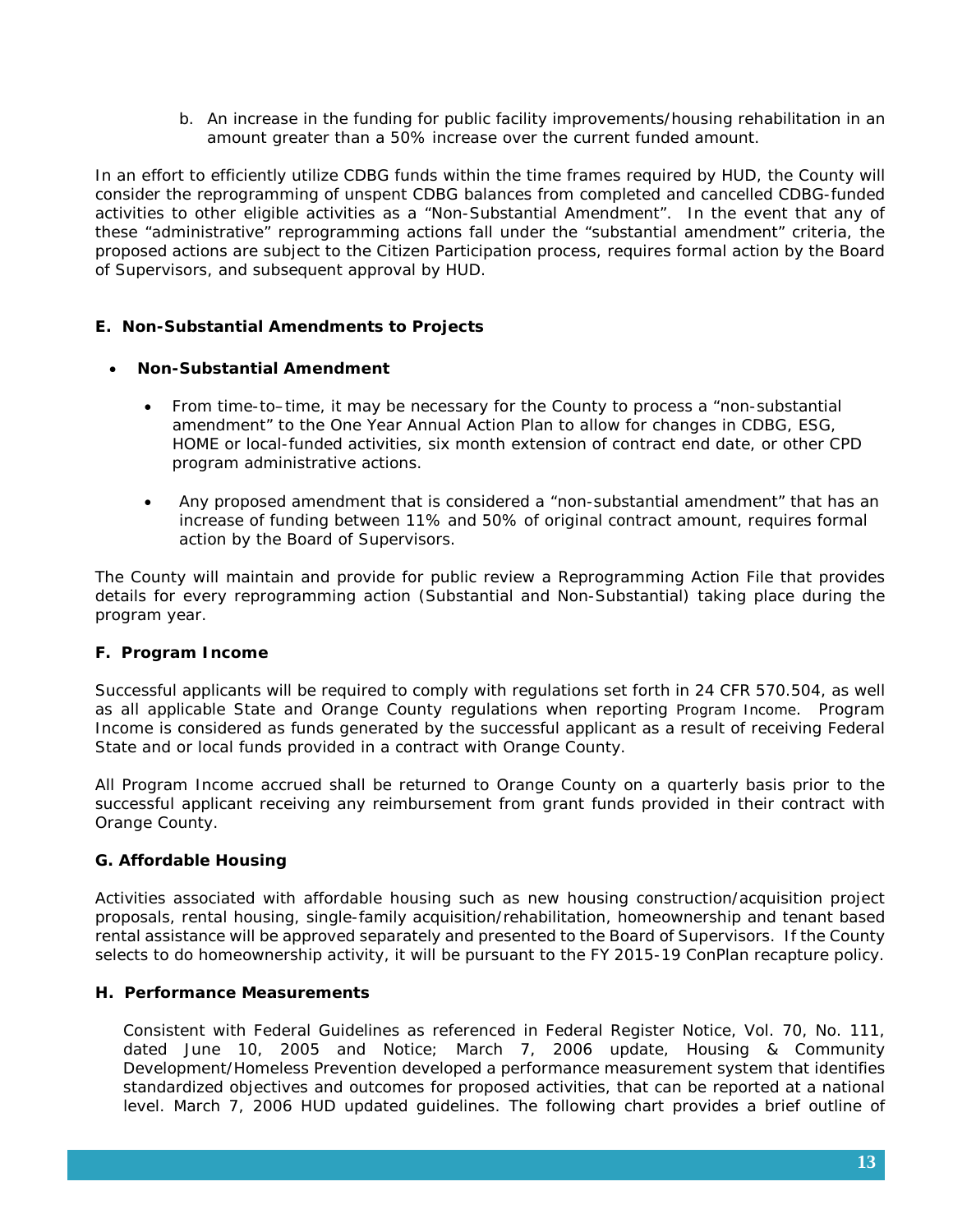Housing & Community Development/Homeless Prevention performance measurement system as recommended by HUD.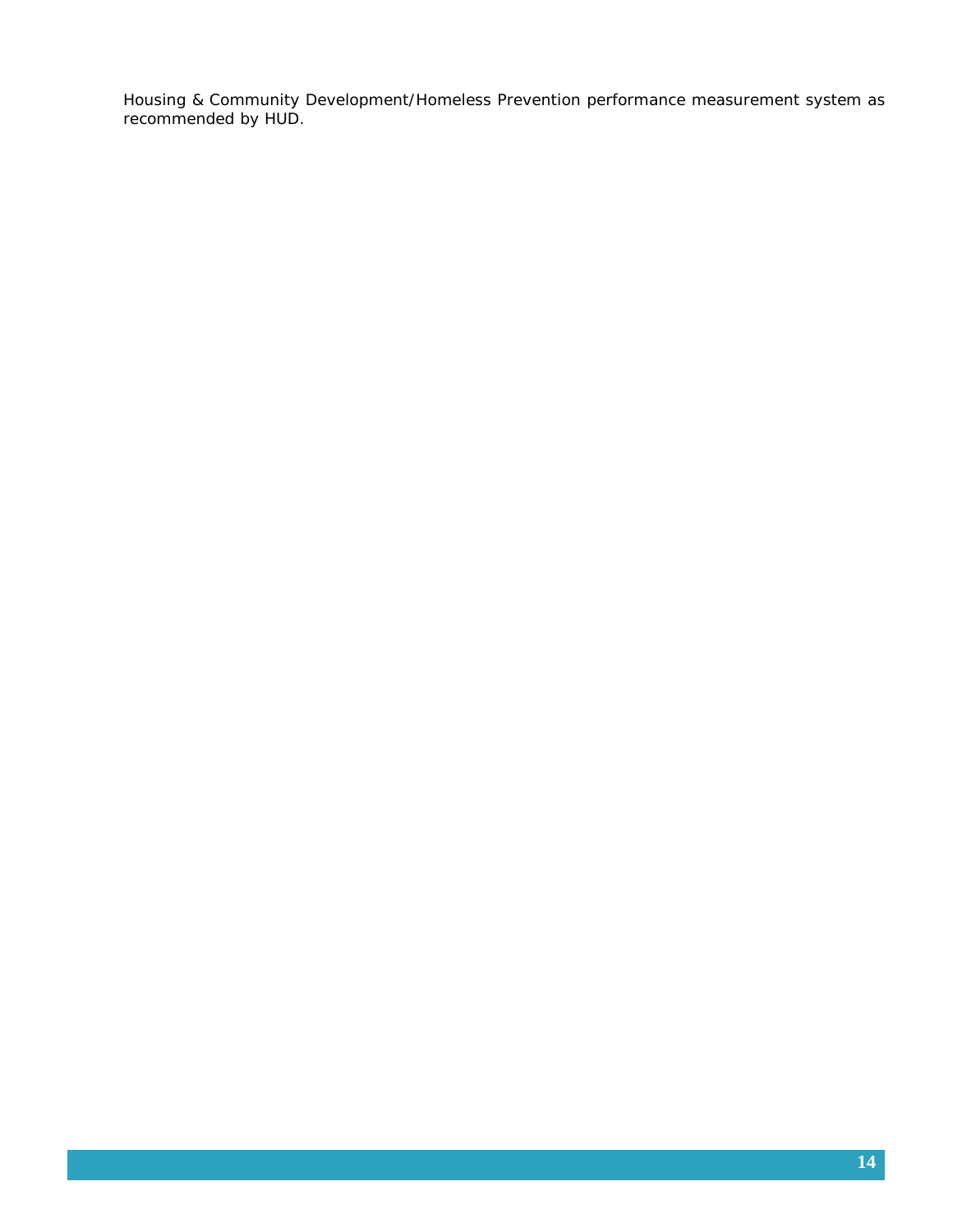#### **Table 4: PERFORMANCE OUTCOME MEASUREMENT SYSTEM**

**Step 1: Assess Needs and Select Goals** 

**Step 2: Select Objectives with Outcomes** 

#### **Availability/Accessibility Affordability Sustainability**

Enhance Suitable Living Environment Through New/Improved Accessibility

Create Decent Housing with New/Improved Availability

Promote Economic **Opportunity** Through New/Improved Accessibility

Enhance Suitable Living Environment Through New/Improved Affordability

Create Decent Housing with New/Improved Affordability

Promote Economic **Opportunity** Through New/Improved Affordability

Enhance Suitable Living Environment Through New/Improved Sustainability

Create Decent Housing with New/Improved Sustainability

Promote Economic Opportunity Through New/Improved Sustainability

#### **Step 3:** Design Programs and Choose Activities

Housing Rehabilitation Rental Housing Production Community Facilities Public Safety **Infrastructure** Lead-based Paint Activities

HIV/AIDS Tenant-based Rental Assistance Economic Development Housing for Homeless Special Needs Housing Homeownership Assistance

Housing Counseling Public Services Code Enforcement Water/Sewer **Utilities Transportation** 

 **Step 4:** Complete the Consolidated Plan/Action Plan

**Step 5: Develop the Outcome Statement** 

Output (quantified) + Outcome + Activity (description) + Objective

Number of households assisted Number of new businesses assisted Number of jobs created/retained Number of units made 504-accessible Number of years of affordability guaranteed Number of jobs with health care benefits Number of units meeting Energy Star standards Number of persons stabilized Acres of brownfields remediated Amount of money leveraged Number of affordable units Number of housing units for HIV/AIDS Number of units for chronically homeless Number of units made lead safe

 **Step 6**: Report (IDIS, CAPER)

For all projects report program requirements plus:

Income levels of persons, or households (30%, 50%, 60%, or 80% of area median income) Number of persons, households, units Number of communities/neighborhoods assisted Current racial/ethnic and disability categories Leveraging or Match

Source: Federal Register/Vol. 70, No. 111/Friday, June 10, 2005/Notices; March 7, 2006 update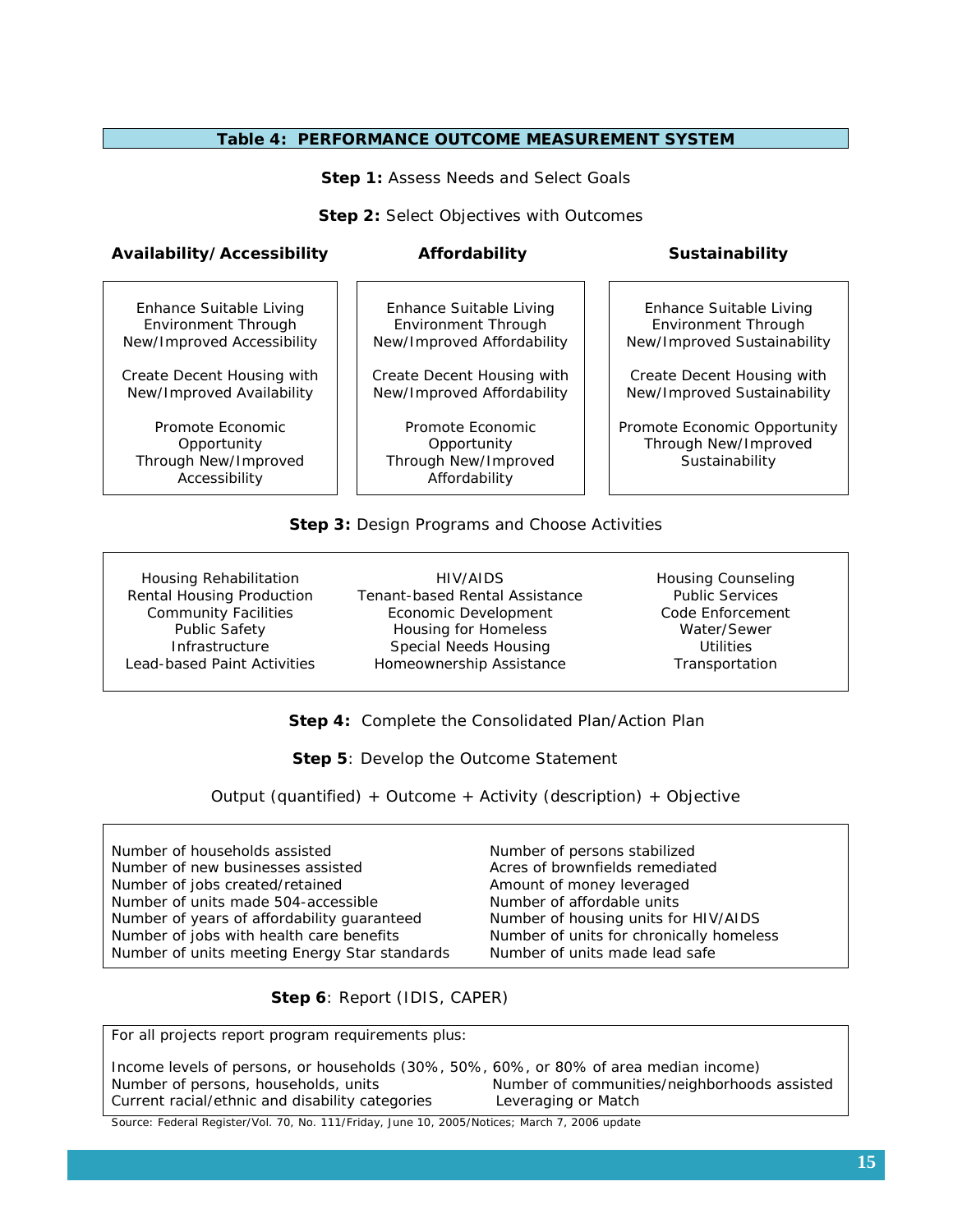## **Performance Objectives**

No. 1 - Suitable Living Environment: In general, this objective relates to activities that are designed to benefit communities, families, or individuals by addressing issues in their living environment.

No. 2 - Decent Affordable Housing: The activities that typically would be found under this objective are designed to cover the wide range of housing possible under HOME, CDBG, HOPWA or ESG. This objective focuses on housing programs where the purpose for the project is to meet the individual family or community needs and not programs where the housing is an element of a larger effort.

No. 3 - Creating Economic Opportunities: This objective applies to the types of activities related to economic development, commercial revitalization, or job creation.

#### **Performance Outcomes**

No. 1 - Availability/Accessibility: This outcome category applies to activities that make services, infrastructure, housing, or shelter available or accessible to low and moderate-income people, including persons with disabilities. In this category, accessibility does not refer only to physical barriers, but also to making the affordable basics of daily living available and accessible to lowand moderate-income people.

No. 2 - Affordability: This outcome category applies to activities that provide affordability in a variety of ways in the lives of low-and moderate-income people. It can include the creation or maintenance of affordable housing, basic infrastructure hook-ups, or services such as transportation or day care.

No. 3 - Sustainability (Promoting Livable or Viable Communities): This outcome applies to projects where the activity or activities are aimed at improving communities or neighborhoods, helping to make them livable or viable by providing benefit to persons of low- and moderate-income or by removing or eliminating slums or blighted areas through multiple activities or services that sustain communities or neighborhoods.

The outcomes and performance monitoring process will be carried out in a transparent way, so that those whom monitor performance outcomes can make informed judgments.

As stated above, applicants are required to identify their planned performance in their budget documentation and to report on their actual performance in their Grantee Performance Report (GPR). Guidance on performance and outcome accountability documents is available by contacting:

> Housing & Community Development & Homeless Prevention Craig Fee, Community Development Manager 1300 S. Grand Avenue, Bldg. B Santa Ana, CA 92705 Telephone No. (714) 480-2996 E Mail: [craig.fee@occr.ocgov.com](mailto:craig.fee@occr.ocgov.com)